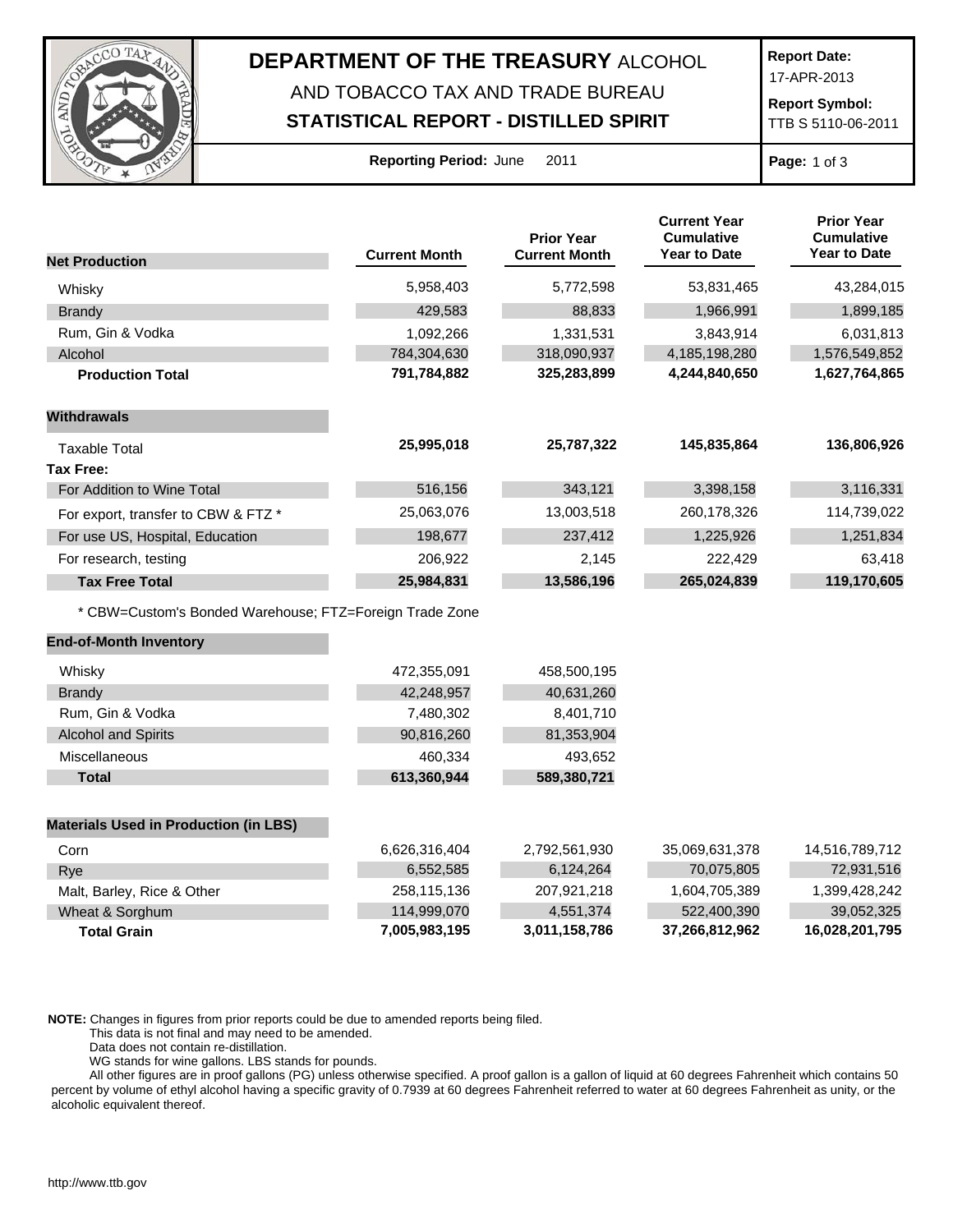## **STATISTICAL REPORT - DISTILLED SPIRIT** TTB S 5110-06-2011 **Page:** 2 of 3

| <b>Bottled For Domestic Use (in WG)</b>         | <b>Current Month</b> | <b>Prior Year</b><br><b>Current Month</b> | <b>Current Year</b><br><b>Cumulative</b><br><b>Year to Date</b> | <b>Prior Year</b><br><b>Cumulative</b><br><b>Year to Date</b> |
|-------------------------------------------------|----------------------|-------------------------------------------|-----------------------------------------------------------------|---------------------------------------------------------------|
| Whisky                                          | 6,581,476            | 6,692,986                                 | 36,142,862                                                      | 35,682,482                                                    |
| <b>Brandy</b>                                   | 1,196,202            | 1,564,406                                 | 7,405,872                                                       | 8,693,752                                                     |
| Imported Rum: Puerto Rican                      | 3,224,003            | 2,781,424                                 | 18,390,538                                                      | 17,414,210                                                    |
| Virgin Islands                                  | 596,785              | 703,302                                   | 2,827,365                                                       | 2,840,059                                                     |
| Others                                          | 268,579              | 373,947                                   | 2,021,083                                                       | 2,299,905                                                     |
| Gin                                             | 1,142,070            | 1,053,146                                 | 7,856,761                                                       | 7,793,059                                                     |
| Vodka                                           | 9,320,846            | 9,042,557                                 | 54,979,693                                                      | 52,711,827                                                    |
| Cordials                                        | 4,783,970            | 5,430,161                                 | 26,707,710                                                      | 25,284,241                                                    |
| Cocktails                                       | 865,111              | 434,120                                   | 3,629,538                                                       | 3,113,199                                                     |
| Tequila                                         | 1,533,230            | 1,515,858                                 | 9,341,861                                                       | 9,316,173                                                     |
| Alcohol, Neutral Spirits & Miscellaneous        | 1,196,838            | 798,243                                   | 6,250,516                                                       | 5,039,291                                                     |
| <b>Non-Whisky Total</b>                         | 24,127,634           | 23,697,164                                | 139,410,937                                                     | 134,505,716                                                   |
| <b>Total Whisky &amp; Non-Whisky</b>            | 30,709,110           | 30,390,150                                | 175,553,799                                                     | 170,188,198                                                   |
| <b>Bottled in Bond for Domestic Use (in WG)</b> |                      |                                           |                                                                 |                                                               |
| Total                                           | 66,777               | 17,479                                    | 179,922                                                         | 125,971                                                       |
| <b>Bottled for Export (in WG)</b>               |                      |                                           |                                                                 |                                                               |
| Whisky                                          | 2,101,914            | 2,119,503                                 | 10,541,356                                                      | 10,494,142                                                    |
| Brandy, Cordials, Cocktails & Miscellaneous     | 264,630              | 152,097                                   | 1,128,579                                                       | 796,984                                                       |
| Rum, Gin, Vodka, Tequila & Alcohol              | 240,908              | 278,876                                   | 1,734,867                                                       | 2,311,778                                                     |
| <b>Total</b>                                    | 2,607,452            | 2,550,476                                 | 13,404,802                                                      | 13,602,904                                                    |
| <b>Grand Total</b>                              | 33,383,339           | 32,958,105                                | 189,138,523                                                     | 183,917,073                                                   |
| <b>Spirits Dumped to Processing</b>             |                      |                                           |                                                                 |                                                               |
| Alcohol and Neutral Spirits                     | 8,685,091            | 7,388,507                                 | 45,202,746                                                      | 48,825,201                                                    |
| Imported Whisky                                 | 2,107,783            | 1,928,962                                 | 11,478,845                                                      | 12,460,621                                                    |
| Domestic Whisky                                 | 5,872,496            | 5,697,664                                 | 33,965,495                                                      | 29,656,997                                                    |
| <b>Brandy</b>                                   | 1,276,936            | 1,168,651                                 | 7,332,341                                                       | 8,037,136                                                     |
| Imported Rum: Puerto Rican                      | 2,742,833            | 2,091,681                                 | 14,470,693                                                      | 13,701,399                                                    |
| Virgin Islands                                  | 956,434              | 869,361                                   | 4,315,807                                                       | 4,960,351                                                     |
| <b>Others</b>                                   | 465,264              | 489,445                                   | 2,938,098                                                       | 2,490,487                                                     |
| Gin                                             | 1,003,349            | 1,470,035                                 | 7,423,638                                                       | 7,519,388                                                     |
| Vodka                                           | 1,603,289            | 1,604,400                                 | 16,243,756                                                      | 7,302,847                                                     |
| Cordials, Cocktails & Miscellaneous             | 572,071              | 620,551                                   | 3,835,798                                                       | 3,360,420                                                     |
| Tequila                                         | 1,421,873            | 1,493,583                                 | 8,023,730                                                       | 7,786,367                                                     |
| <b>Total</b>                                    | 26,707,419           | 24,822,840                                | 155,230,947                                                     | 146, 101, 214                                                 |
| <b>Other Ingredients Mixed with Spirits</b>     |                      |                                           |                                                                 |                                                               |
| Wine                                            | 688,849              | 708,207                                   | 3,540,233                                                       | 5,538,192                                                     |
| <b>Alcohol Flavoring Materials</b>              | 294,003              | 273,344                                   | 1,751,861                                                       | 1,689,768                                                     |

**NOTE:** Changes in figures from prior reports could be due to amended reports being filed.

This data is not final and may need to be amended.

Data does not contain re-distillation.

WG stands for wine gallons. LBS stands for pounds.

All other figures are in proof gallons (PG) unless otherwise specified. A proof gallon is a gallon of liquid at 60 degrees Fahrenheit which contains 50 percent by volume of ethyl alcohol having a specific gravity of 0.7939 at 60 degrees Fahrenheit referred to water at 60 degrees Fahrenheit as unity, or the alcoholic equivalent thereof.